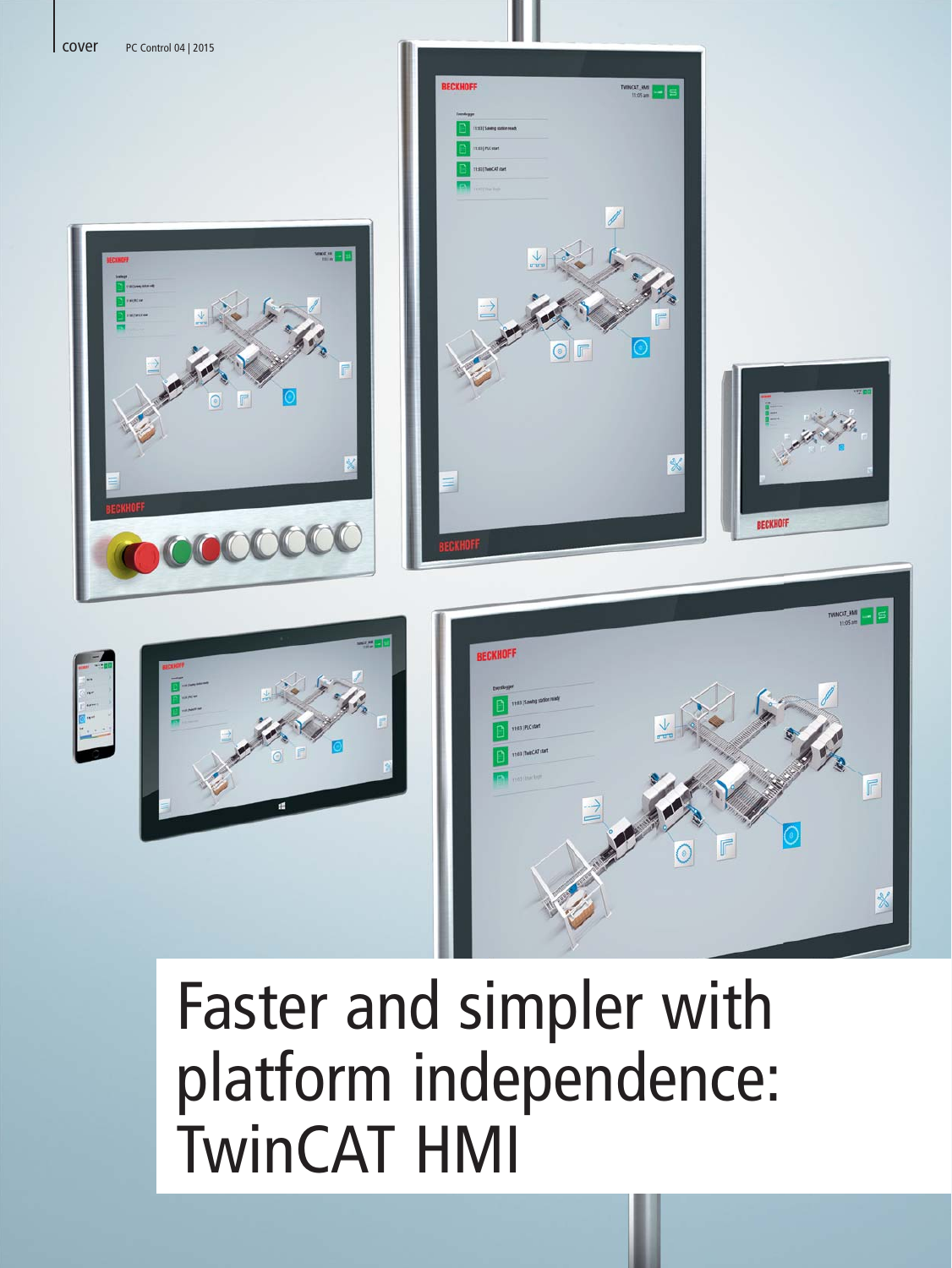

**The development environment of the TwinCAT HMI is fully integrated in Visual Studio® and TwinCAT**

What will the HMI solution of the future look like? Can the all-important user interface be given industry-spanning design in the future to ensure optimum efficiency with maximum user comfort? Beckhoff has paved the way to the next generation HMI with the new TwinCAT HMI solution which integrates the Human Machine Interface (HMI) directly into the familiar Microsoft Visual Studio® integrated development environment (IDE). Programming is not required, as simple configuration is handled via the user-friendly graphical editor. The simplicity of the configuration is mirrored by the adaptability of the handling: the webbased solution, based on HTML5 and JavaScript, acts "responsively", regardless of the operating system, browser or device. A powerful, standard HMI architecture enables numerous application scenarios: from the local panel display solution to multi-client, multi-server and multi-runtime concepts. Defined interfaces offer simple implementation of individual extensions, plus the mix of standard graphic controls and custom design elements facilitates individualized concepts.

#### **Simplicity**

A good HMI must be simple, and achieving this simplicity begins with the engineering process. Through the integration of the TwinCAT HMI in Visual Studio®, the graphical "What-You-See-Is-What-You-Get" (WYSIWYG) editor enables you to use simple controls from a toolbox, arrange them on the interface and link them to real-time variables. In addition, it is possible to assemble and parameterize user controls from the variety of simple controls, making the HMI design kit easy to expand. Ready-made HTML5 templates – like the kind that normally require design specialists – can be integrated with little effort in order to generate complex, yet ergonomic pages.

Depending on experience and the application type, the HMI logic can be implemented either on the client side in JavaScript or as a server extension that offers the option to write extensions in C++ or .NET, achieving maximum intellectual property (IP) protection.

TwinCAT HMI automatically adjusts according to the respective resolution and orientation of the display hardware. This permits use with various display sizes, aspect ratios and screen orientations. Since the browsers are available on different hardware platforms and operating systems, TwinCAT HMI can be executed on all processor platforms – from the ARM and Core™-i series to many-core computers – without recompiling or adaptation.

#### Integration

Visual Studio® facilitates efficient design of the HMI and its various pages and a graphical editor offers the possibility to place controls on the interface, as well as to parameterize them. In addition to the visual parameters such as size and color, it is also necessary to create the link to the variables, e. g. from the PLC or from a C++ module. Various software wizards provide assistance to handle this with ease.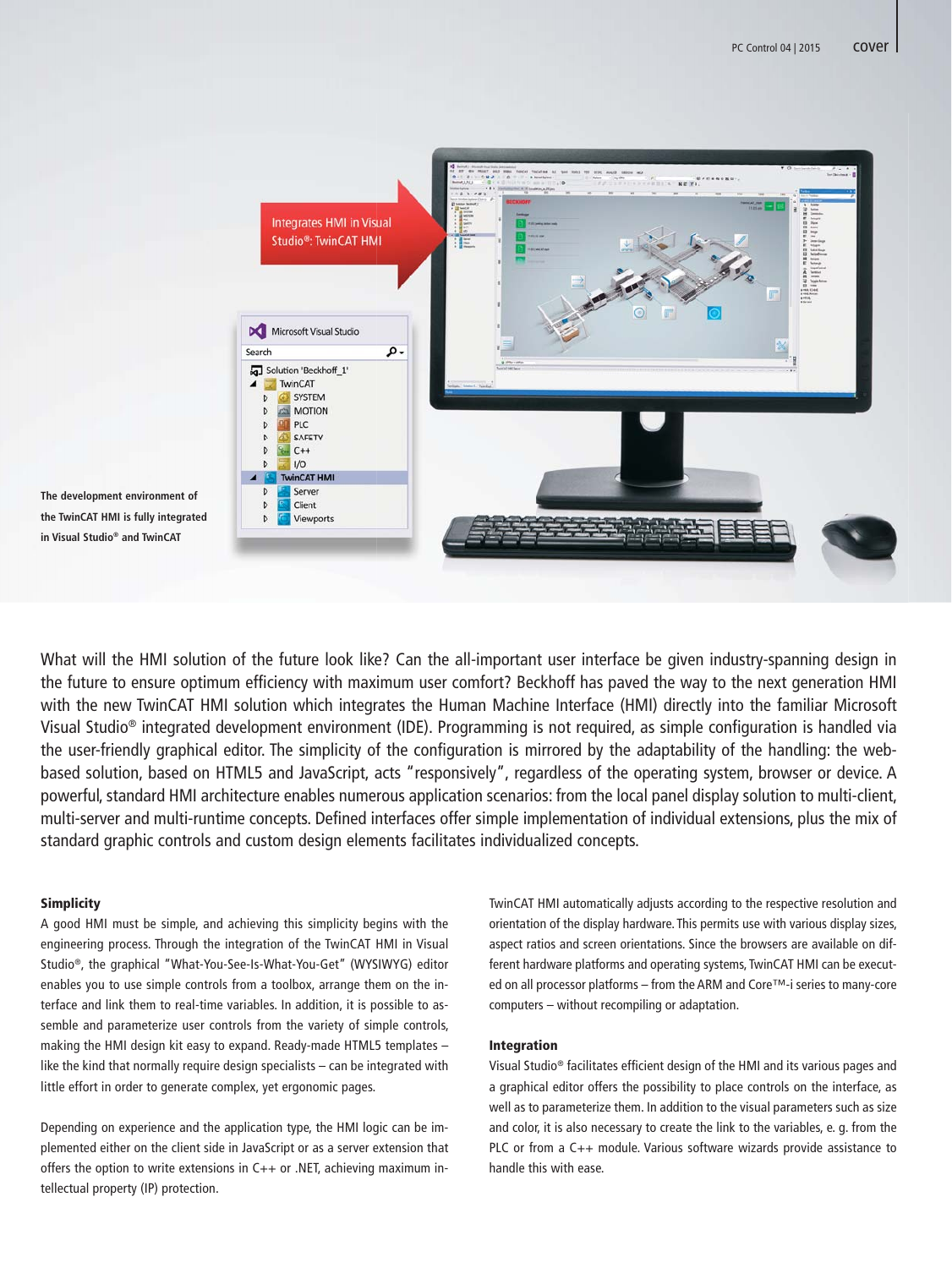

To allow the display of online values so that they can be seen even during the development of an HMI, the designed HMI page can be directly animated with the variables. Of course, modifications are also possible in live mode. The use of a source code database, such as Team Foundation Server or Subversion, enables the connection of all data, making team-based software development work simpler and easier to manage.

### Design in HTML5

As the rising global standard in modern web programming, HTML5 provides simple, high-performance and globally-available technology for webpage design. Successfully used and driven forward by all major webpage developers and more influential tech companies every day, HTML5 has been integral in mitigating many of the previous issues with "living" webpages. TwinCAT HMI utilizes HTML5, helping many thousands of designers create modern and ergonomic HMI pages, and enabling numerous browser types to quickly and easily display these webpages.

#### Connectivity and security

One might ask, "How can TwinCAT HMI exchange data with a PLC?" Simply put, the client, i. e. the browser, communicates directly with the HMI server. Long-familiar, tried-and-tested standards, such as HTTPS and Websocket Secure, guarantee security from the client to the server. The HMI server, on the other hand, connects to the respective controller(s) via the appropriate protocols. OPC UA, for example, provides this type of functionality, along with the Automation Device Specification (ADS) within TwinCAT software. Further protocols, such as industry-specific protocols, including BACnet and IEC 61850, are simple to implement using the server extensions.

Various controllers can exchange their data with one or more clients in a local network. These clients can run on local PCs or Panel PCs, or on mobile devices such as tablets and smartphones. A secure connection to cloud-based services is also integrated, allowing the display of HMI pages on smartphones connected to the machine via internet, for example.

# Flexibility and openness

The use of HTML5 can serve as the simple extension of the TwinCAT HMI via individual HTML pages. For example, complex user controls can be assembled from the individual controls. In this way, a thoroughly modular and simply extendable system exists on the viewer side. JavaScript can be used for the client logic, but this is not the only option. Those who are unfamiliar with JavaScript